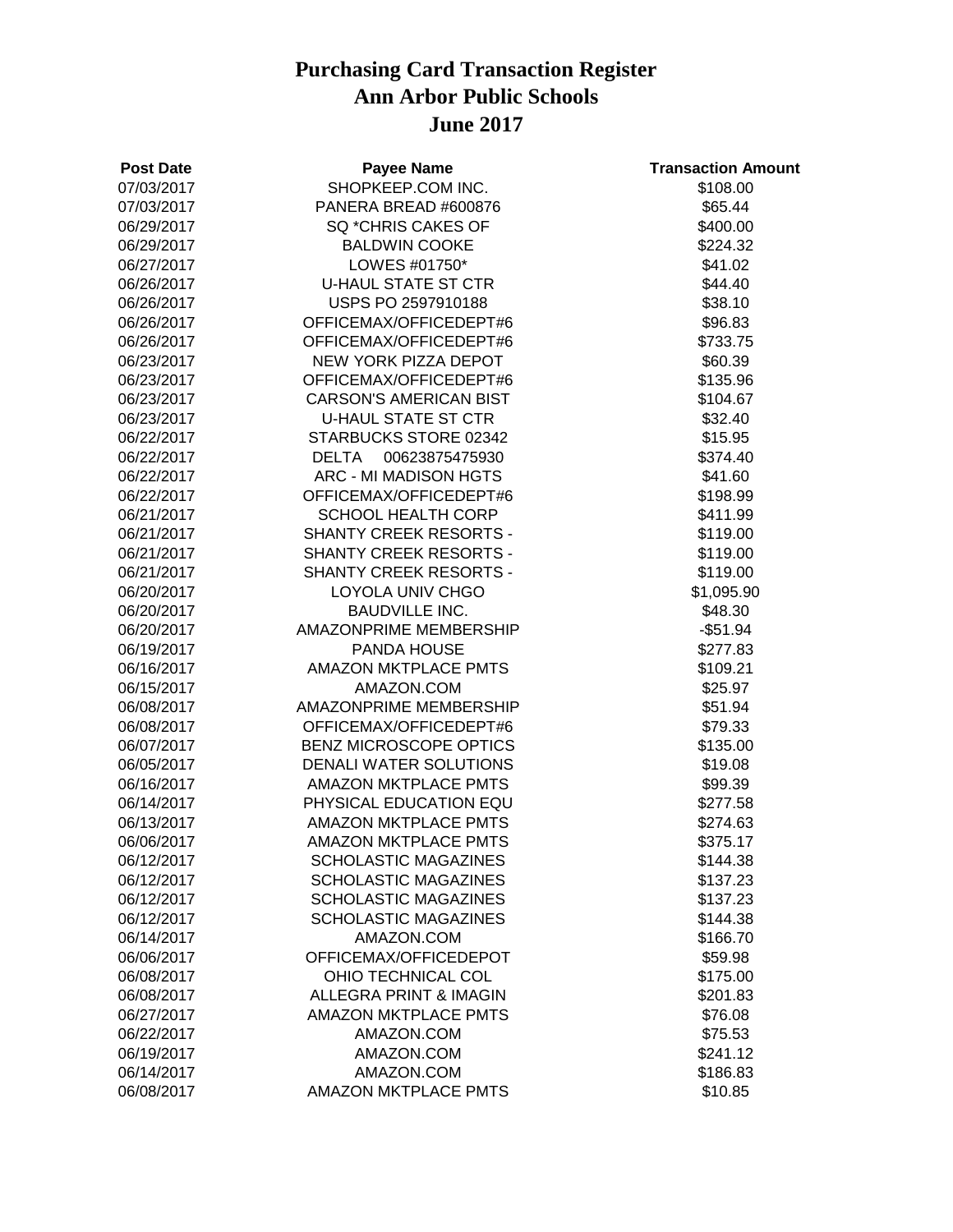| 06/08/2017 | <b>AMAZON MKTPLACE PMTS</b>   | \$9.50     |
|------------|-------------------------------|------------|
| 06/07/2017 | <b>AMAZON MKTPLACE PMTS</b>   | \$7.46     |
| 06/07/2017 | <b>AMAZON MKTPLACE PMTS</b>   | \$9.15     |
| 06/07/2017 | <b>AMAZON MKTPLACE PMTS</b>   | \$8.62     |
| 06/27/2017 | PROGRESSIVE BUSINESS P        | \$299.95   |
| 06/13/2017 | SIZZIX .COM                   | $-$79.99$  |
| 06/08/2017 | AMAZON.COM                    | \$327.80   |
| 07/03/2017 | <b>AMAZON MKTPLACE PMTS</b>   | \$375.49   |
| 06/06/2017 | DOMINO'S 1100                 | \$61.00    |
| 06/20/2017 | GFS STORE #0868               | \$198.17   |
| 06/29/2017 | <b>DOLLAR TREE</b>            | \$15.90    |
| 06/29/2017 | SAMS CLUB #6667               | \$69.36    |
| 06/21/2017 | <b>DOLLAR TREE</b>            | \$12.72    |
| 07/03/2017 | OFFICE DEPOT #1080            | \$5.99     |
| 06/19/2017 | SSI*SCHOOL SPECIALTY          | \$21.05    |
| 06/13/2017 | WWW.FLOCABULARY.COM           | \$96.00    |
| 06/19/2017 | PRODIGYGAME.COM               | \$552.00   |
| 06/14/2017 | <b>IMAGINATION STATION</b>    | \$716.00   |
| 06/08/2017 | AMAZON MKTPLACE PMTS          | \$76.08    |
| 06/05/2017 | <b>AMAZON MKTPLACE PMTS</b>   | \$360.73   |
| 06/05/2017 | <b>AMAZON MKTPLACE PMTS</b>   | \$54.08    |
| 06/05/2017 | <b>AMAZON MKTPLACE PMTS</b>   | \$28.58    |
| 06/09/2017 | BARNES&NOBLE.COM-BN           | \$281.24   |
| 06/19/2017 | OTC BRANDS, INC.              | \$29.98    |
| 06/19/2017 | OFFICEMAX/OFFICEDEPT#6        | \$27.50    |
| 06/22/2017 | <b>STAPLES DIRECT</b>         | \$54.67    |
| 06/21/2017 | <b>STAPLES DIRECT</b>         | \$42.26    |
| 06/29/2017 | <b>BOYNE MTN LODGING</b>      | $-$124.34$ |
| 06/22/2017 | AMERICAN 00121347280036       | \$209.40   |
| 06/15/2017 | <b>METRO AIRPORT PARKING</b>  | \$33.00    |
| 06/23/2017 | RUBICON INTERNATIONAL         | \$1,000.00 |
| 06/26/2017 | COURTYARD VALLEJO             | \$422.25   |
| 06/26/2017 | <b>COURTYARD VALLEJO</b>      | \$422.25   |
| 06/28/2017 | MICH ASSOC OF SCH ADMI        | \$335.00   |
| 06/13/2017 | PAYPAL *WASH ISD              | \$50.00    |
| 06/07/2017 | OFS SPECIAL POPULATION        | \$75.00    |
| 06/07/2017 | OFS SPECIAL POPULATION        | \$75.00    |
| 06/07/2017 | OFS SPECIAL POPULATION        | \$75.00    |
| 06/07/2017 | <b>ADVANCED ORG</b>           | \$225.00   |
| 06/19/2017 | <b>DOLLAR BILL COPYING</b>    | \$648.45   |
| 06/19/2017 | DOLLAR BILL COPYING           | \$366.10   |
| 06/07/2017 | DOLLAR BILL COPYING           | \$185.41   |
| 06/26/2017 | AMAZON.COM                    | \$167.49   |
| 06/19/2017 | LOWES #01750*                 | \$54.80    |
| 06/12/2017 | <b>PASCO SCIENTIFIC</b>       | \$65.00    |
| 06/07/2017 | <b>COMPLETE BATTERY SOURC</b> | \$172.80   |
| 06/07/2017 | LOWES #01750*                 | \$169.00   |
| 06/06/2017 | AMAZON.COM                    | \$27.55    |
| 06/05/2017 | AMAZON.COM                    | \$14.44    |
|            |                               |            |
| 06/05/2017 | AMAZON.COM                    | \$15.29    |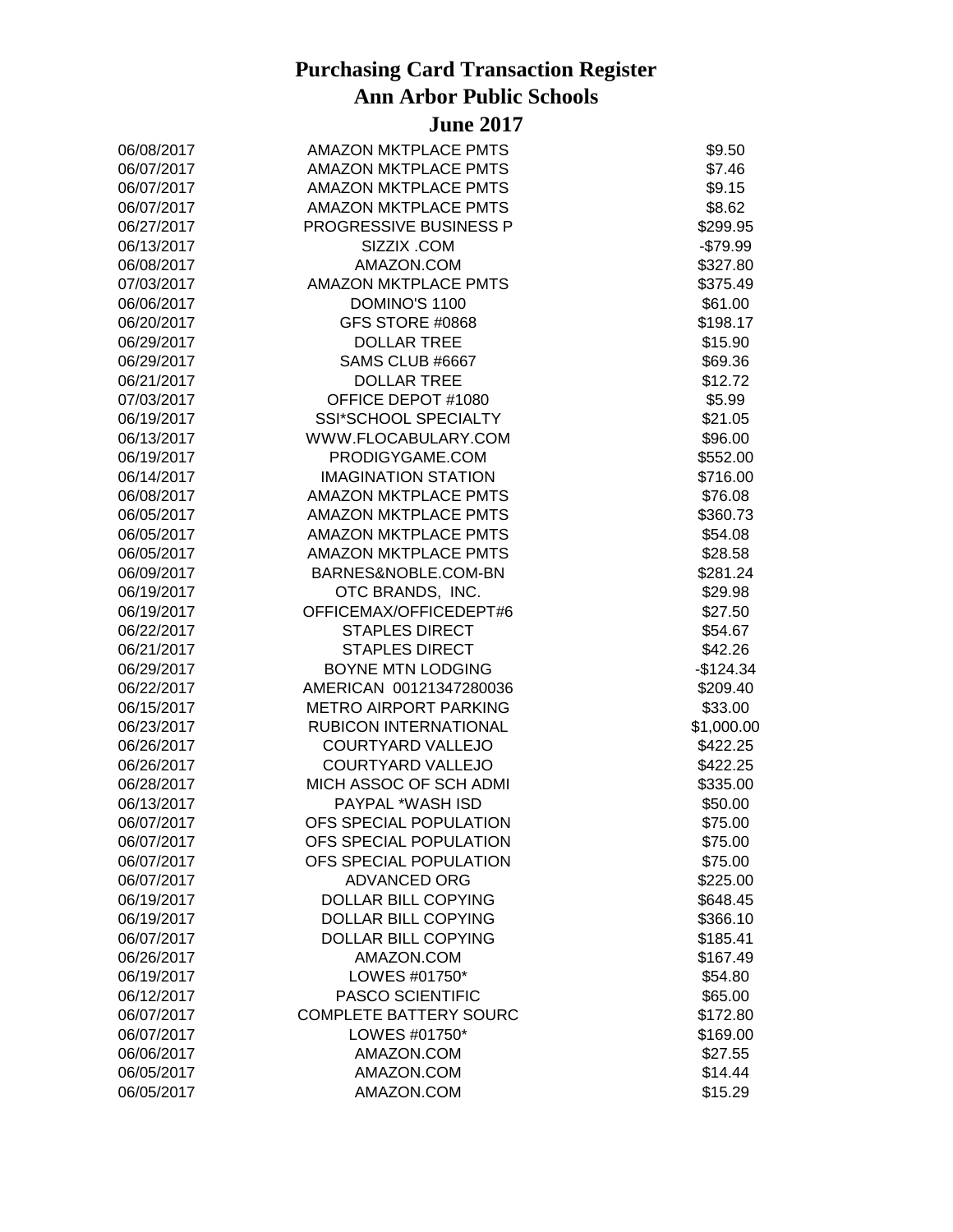| 07/03/2017 | OFFICEMAX/OFFICEDEPT#6        | \$20.37    |
|------------|-------------------------------|------------|
| 06/28/2017 | RPS ANN ARBOR-MAYNRQPS        | \$2,460.00 |
| 06/26/2017 | KROGER #639                   | \$62.20    |
| 06/26/2017 | OFFICEMAX/OFFICEDEPT#6        | \$51.54    |
| 06/26/2017 | OFFICEMAX/OFFICEDEPT#6        | \$63.85    |
| 06/16/2017 | <b>STAPLES DIRECT</b>         | \$13.45    |
| 06/16/2017 | OFFICEMAX/OFFICEDEPT#6        | \$71.95    |
| 06/14/2017 | <b>STAPLES DIRECT</b>         | \$124.95   |
| 06/14/2017 | <b>LAKESHORE LEARNING MAT</b> | \$46.87    |
| 06/13/2017 | <b>AMAZON MKTPLACE PMTS</b>   | \$149.00   |
| 06/13/2017 | <b>AMAZON MKTPLACE PMTS</b>   | \$247.53   |
| 06/13/2017 | <b>RENEGADEJUG</b>            | \$312.00   |
| 06/29/2017 | DOLLAR BILL COPYING           | \$145.41   |
| 06/08/2017 | OFFICEMAX/OFFICEDEPOT6        | \$48.93    |
| 06/14/2017 | USPS PO 2502820113            | \$98.00    |
| 06/27/2017 | USPS.COM CLICKNSHIP           | \$22.70    |
| 06/05/2017 | USPS.COM CLICKNSHIP           | \$16.25    |
| 06/13/2017 | MEIJER INC #027 Q01           | \$59.96    |
| 07/03/2017 | STAPLS7178984710000001        | \$60.57    |
| 07/03/2017 | OFFICEMAX/OFFICEDEPOT6        | \$17.64    |
| 07/03/2017 | FEDEX 787051848671            | \$9.50     |
| 06/05/2017 | MLIVE/ADVANCE CENTRAL         | \$443.50   |
| 07/04/2017 | <b>MSBO</b>                   | \$350.00   |
| 07/03/2017 | <b>COURTYARD BY MARRIOTT</b>  | \$612.68   |
| 07/03/2017 | DILLY S DELI K30034623        | \$18.76    |
| 07/03/2017 | AMERICAN 0010285889363        | \$25.00    |
| 07/03/2017 | <b>CPK SNA</b><br>30113203    | \$17.00    |
| 06/30/2017 | <b>RUBIO'S #032</b>           | \$8.68     |
| 06/30/2017 | <b>RUBIO'S #032</b>           | \$12.91    |
| 06/30/2017 | <b>BJS RESTAURANTS 409</b>    | \$38.33    |
| 06/29/2017 | THE LOFT AT CYPRESS           | \$13.47    |
| 06/29/2017 | <b>TORTILLA JOS</b>           | \$25.01    |
| 06/29/2017 | HABIT-CYPRESS #101 Q91        | \$12.81    |
| 06/29/2017 | <b>MY ITALIAN KITCHEN</b>     | \$28.76    |
| 06/28/2017 | <b>KEROSTENS GRILL</b>        | \$14.92    |
| 06/27/2017 | THE QUEEN MARY RESTAUR        | \$33.54    |
| 06/27/2017 | DETROIT 1149A                 | \$3.79     |
| 06/27/2017 | AMERICAN 0010285408584        | \$25.00    |
| 06/26/2017 | WHICH WICH #641               | \$12.40    |
| 06/29/2017 | FISH WINDOW CLEANING          | \$1,700.00 |
| 06/09/2017 | FERGUSON ENTERPRISES,         | \$49.21    |
| 06/09/2017 | ALRO STEEL CORPORATION        | \$322.93   |
| 06/14/2017 | WILDLIFE SERVICES OF M        | \$190.00   |
| 06/05/2017 | THERMALNETICS, INC.           | \$1,037.54 |
| 06/15/2017 | SWEETWATER SOUND INC          | \$199.00   |
| 06/30/2017 | <b>BATTERIES PLUS #38</b>     | \$67.90    |
| 06/07/2017 | <b>BATTERIES PLUS #38</b>     | \$227.50   |
| 06/06/2017 | <b>BATTERIES PLUS #38</b>     | \$278.82   |
| 06/05/2017 | <b>JACKSON SERVICE COMPAN</b> | \$472.50   |
| 06/13/2017 | <b>MADISON ELECTRIC COMPA</b> | \$329.14   |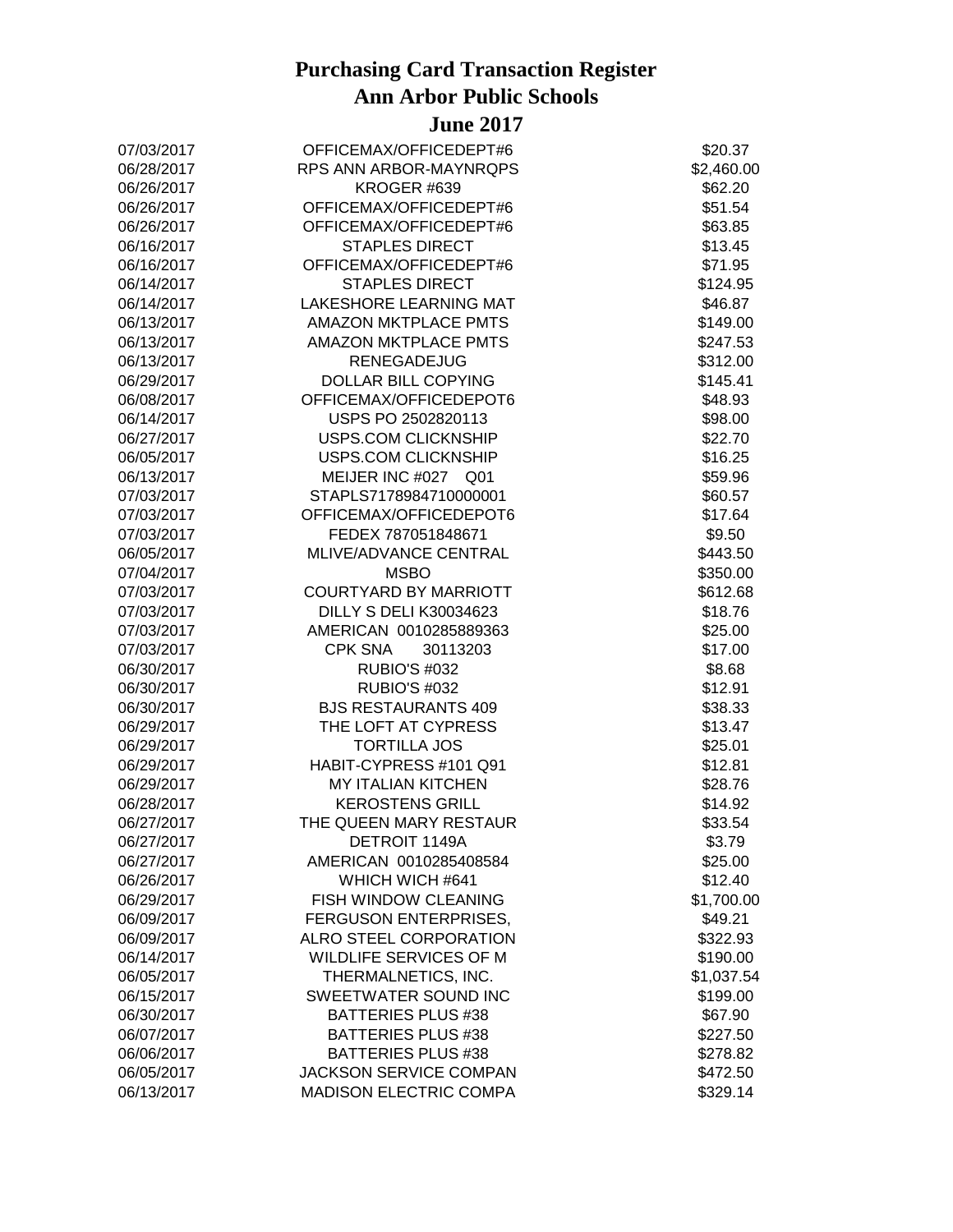| 06/12/2017               | ADVANCED WATER TREA           | \$90.00             |
|--------------------------|-------------------------------|---------------------|
| 06/13/2017               | BEHLER YOUNG COMPANY A        | \$202.08            |
| 06/14/2017               | <b>DAKTRONICS</b>             | \$442.50            |
| 06/08/2017               | <b>BELLE TIRE 119</b>         | \$220.58            |
| 06/28/2017               | <b>BELLE TIRE 119</b>         | \$787.12            |
| 06/26/2017               | <b>BELLE TIRE 119</b>         | \$1,798.20          |
| 06/19/2017               | <b>BELLE TIRE 119</b>         | \$355.44            |
| 06/12/2017               | <b>BELLE TIRE 119</b>         | \$584.99            |
| 06/09/2017               | <b>BELLE TIRE 119</b>         | \$674.00            |
| 06/26/2017               | <b>VARSITY FORD</b>           | \$742.13            |
| 06/09/2017               | <b>BELLE TIRE 119</b>         | \$57.97             |
| 06/12/2017               | CINTAS 300                    | \$44.50             |
| 07/03/2017               | SS STORAGE - ANN ARBOR        | \$147.00            |
| 06/05/2017               | SS STORAGE - ANN ARBOR        | \$147.00            |
| 06/15/2017               | FIVE STAR STORE IT LOH        | \$1,111.50          |
| 06/16/2017               | <b>U-HAUL STATE ST CTR</b>    | \$222.00            |
| 06/14/2017               | OFFICEMAX/OFFICEDEPT#6        | \$71.98             |
| 06/09/2017               | OFFICEMAX/OFFICEDEPT#6        | \$67.82             |
| 06/08/2017               | OFFICEMAX/OFFICEDEPOT6        | \$24.17             |
| 06/15/2017               | USPS.COM MOVER'S GUIDE        | \$1.00              |
| 06/23/2017               | <b>WW GRAINGER</b>            | \$424.98            |
| 06/19/2017               | <b>QUILL CORPORATION</b>      | \$185.52            |
| 06/29/2017               | <b>EXFIL CAMFIL MI</b>        | \$65.40             |
| 06/09/2017               | <b>JACKSON SERVICE COMPAN</b> | \$775.50            |
| 07/03/2017               | <b>CURRENT ELECTRIC MOTOR</b> | \$80.50             |
| 06/30/2017               | NATIONAL ENERGY CONTRO        | \$67.06             |
| 06/23/2017               | <b>CURRENT ELECTRIC MOTOR</b> | \$194.00            |
| 06/08/2017               | WOLVERINE SUPPLY CO.          | \$32.32             |
| 06/23/2017               | MADISON ELECTRIC COMPA        | \$414.97            |
| 06/12/2017               | MADISON ELECTRIC COMPA        | \$198.89            |
| 06/09/2017               | <b>JACKSON SERVICE COMPAN</b> | \$377.50            |
| 06/26/2017               | INT*IN *BOL HOUSE LLC         | \$1,100.00          |
| 06/20/2017               | <b>MADISON ELECTRIC COMPA</b> | \$99.69             |
| 06/20/2017               | <b>MADISON ELECTRIC COMPA</b> | \$161.08            |
| 06/28/2017               | BEHLER YOUNG COMPANY A        | \$35.64             |
| 06/23/2017               | NATIONAL ENERGY CONTRO        | \$364.43            |
| 06/21/2017               | <b>JO GALLOUP</b>             | \$145.20            |
| 06/16/2017               | <b>STADIUM HARDWARE</b>       | \$33.49             |
| 06/12/2017               | ADVANCED WATER TREA           | \$280.00            |
| 06/12/2017               | ADVANCED WATER TREA           | \$96.00             |
| 06/09/2017               | <b>AMAZON MKTPLACE PMTS</b>   | \$39.60             |
| 06/09/2017               | JOHNSTONE SUPPLY AA           | \$1,627.98          |
| 06/15/2017               | <b>STADIUM HARDWARE</b>       | \$47.25             |
| 06/14/2017               | WOLVERINE SUPPLY CO.          | \$242.62            |
| 06/12/2017               | WOLVERINE SUPPLY CO.          | \$242.62            |
|                          | <b>MADISON ELECTRIC COMPA</b> |                     |
| 06/05/2017<br>06/12/2017 | ADVANCED WATER TREA           | \$501.97<br>\$16.00 |
|                          |                               |                     |
| 06/29/2017               | <b>MADISON ELECTRIC COMPA</b> | \$360.58            |
| 07/03/2017               | <b>CURRENT ELECTRIC MOTOR</b> | \$469.90            |
| 06/16/2017               | <b>CURRENT ELECTRIC MOTOR</b> | \$860.00            |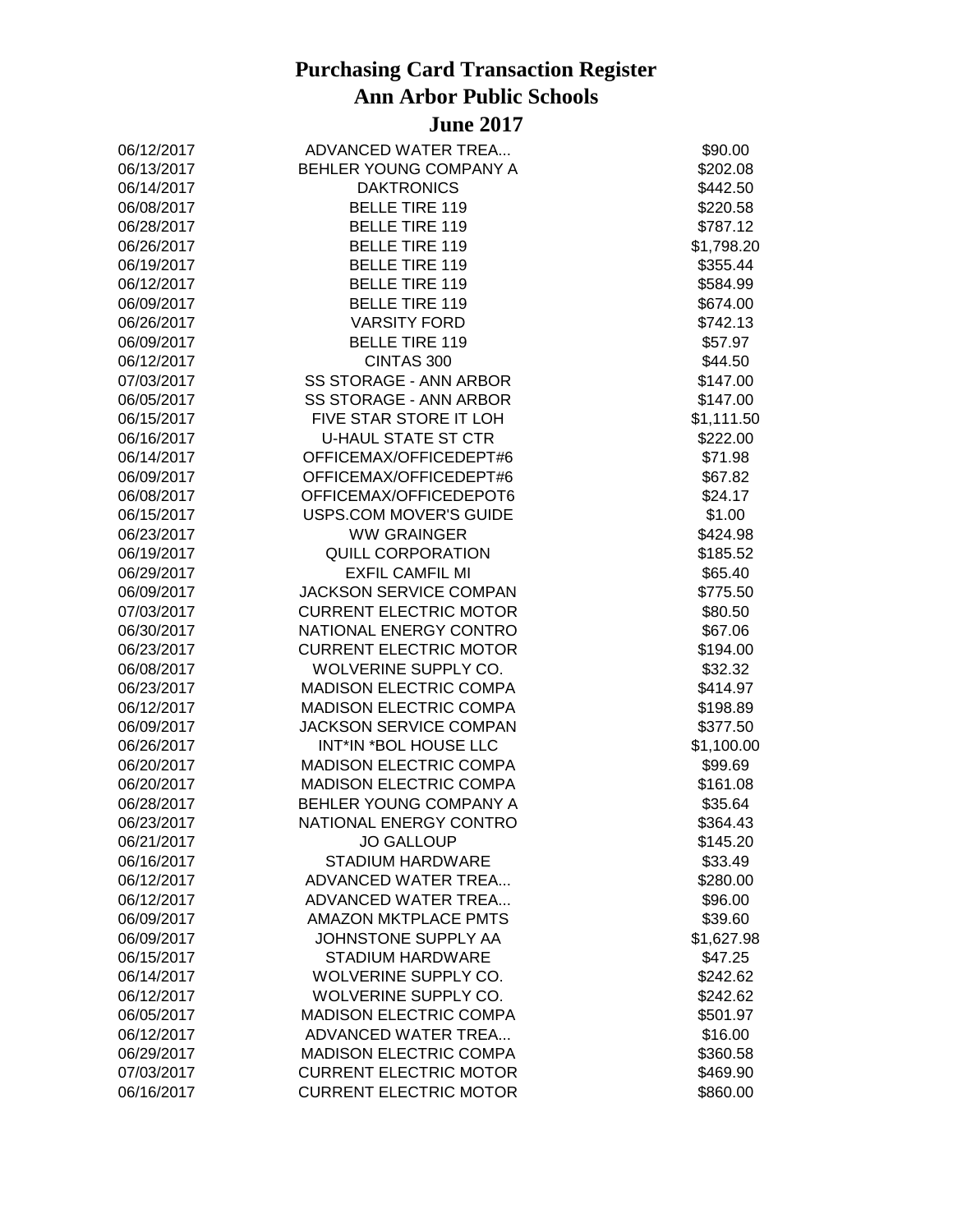| 06/16/2017 | <b>CURRENT ELECTRIC MOTOR</b>     | \$1,300.00 |
|------------|-----------------------------------|------------|
| 06/16/2017 | <b>CURRENT ELECTRIC MOTOR</b>     | \$875.00   |
| 06/14/2017 | <b>DAKTRONICS</b>                 | \$2,142.50 |
| 06/23/2017 | <b>CURRENT ELECTRIC MOTOR</b>     | \$380.00   |
| 07/04/2017 | <b>CURRENT ELECTRIC MOTOR</b>     | \$154.00   |
| 06/13/2017 | MI RENTAL WIXOM                   | \$7,925.00 |
| 06/19/2017 | NATIONAL ENERGY CONTRO            | \$1,260.88 |
| 06/07/2017 | <b>MARATHON GAS - NOWAT</b>       | \$675.00   |
| 06/28/2017 | ANN ARBOR AREA TRANSPO            | \$1,218.00 |
| 06/09/2017 | ANN ARBOR TRANSPORTATI            | \$75.00    |
| 06/12/2017 | <b>GOLDEN LIMOUSINE</b>           | \$328.39   |
| 07/03/2017 | FACEBK *LGV2YCJLT2                | \$1.90     |
| 06/07/2017 | MAILCHIMP *MONTHLY                | \$150.00   |
| 06/05/2017 | OFFICEMAX/OFFICEDEPT#6            | \$58.64    |
| 06/06/2017 | <b>POWERSCHOOL</b>                | \$4,400.00 |
| 07/04/2017 | <b>AMAZON MKTPLACE PMTS</b>       | \$83.07    |
| 06/19/2017 | AMAZON.COM                        | \$89.91    |
| 06/16/2017 | AMAZON MKTPLACE PMTS              | \$102.54   |
| 06/12/2017 | APL*APPLE ONLINE STORE            | \$363.58   |
| 06/12/2017 | APL*APPLE ONLINE STORE            | \$137.66   |
| 06/09/2017 | AMAZON.COM                        | \$30.88    |
| 06/08/2017 | MONOPRICE, INC.                   | \$52.99    |
| 06/05/2017 | <b>AMAZON MKTPLACE PMTS</b>       | \$161.85   |
| 06/27/2017 | DNH*GODADDY.COM                   | \$1,600.75 |
| 06/19/2017 | <b>DOLLAR TREE</b>                | \$13.00    |
| 06/12/2017 | OFFICE DEPOT #1170                | \$152.24   |
| 06/12/2017 | OFFICEMAX/OFFICEDEPT#6            | \$304.48   |
| 06/12/2017 | OFFICEMAX/OFFICEDEPT#6            | \$94.04    |
| 06/12/2017 | OFFICE DEPOT #1170                | \$15.83    |
| 06/07/2017 | <b>AMAZON WEB SERVICES</b>        | \$27.62    |
| 06/28/2017 | PAYPAL *ADMTEI                    | \$175.00   |
| 06/09/2017 | CENTER FOR ANTHROPOSOP            | \$650.00   |
| 06/08/2017 | EB IIE JUNE 2017 ANN              | \$465.00   |
| 06/19/2017 | RPS ANN ARBOR-MAYNRQPS            | \$12.00    |
| 06/09/2017 | RPS ANN ARBOR-METERQ02            | \$1.60     |
| 06/07/2017 | DOLLAR BILL COPYING               | \$109.01   |
| 06/14/2017 | OFFICEMAX/OFFICEDEPT#6            | \$139.05   |
| 06/09/2017 | OFFICEMAX/OFFICEDEPT#6            | \$67.83    |
| 06/21/2017 | MEIJER INC #173<br>Q01            | \$21.35    |
| 06/16/2017 | <b>BENNY'S FAMILY RESTAUR</b>     | \$61.93    |
| 06/12/2017 | PANERA BREAD #600874              | \$55.05    |
| 06/19/2017 | MEIJER INC #64<br>Q <sub>01</sub> | \$12.57    |
| 06/12/2017 | <b>MANCINOS</b>                   | \$383.10   |
| 06/06/2017 | KROGER #365                       | \$36.00    |
| 06/07/2017 | <b>BAUDVILLE INC.</b>             | \$109.40   |
| 06/06/2017 | OFFICEMAX/OFFICEDEPOT             | \$10.60    |
| 06/19/2017 | SIGNS IN 1 DAY INC                | \$90.00    |
| 06/16/2017 | <b>PARTY CITY</b>                 | \$12.62    |
| 06/08/2017 | SP * LOCAL BUZZ BEES              | \$100.00   |
| 06/12/2017 | TLF NORTONS FLOWERS AN            | \$615.90   |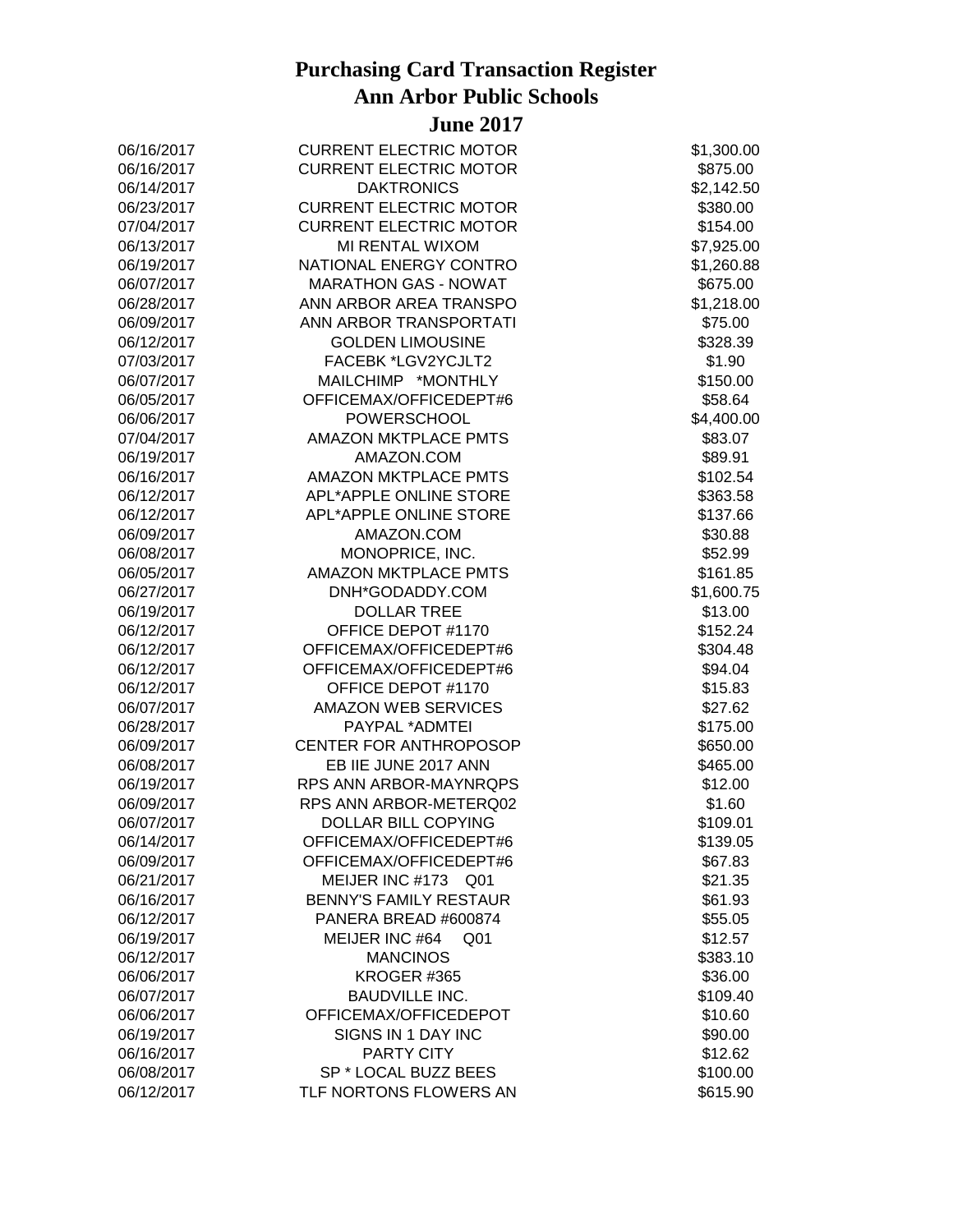| 06/09/2017 | THE HOME DEPOT #2721          | \$273.98   |
|------------|-------------------------------|------------|
| 06/08/2017 | <b>STEVES CUSTOM SIGNS</b>    | \$45.00    |
| 06/16/2017 | <b>SCHOLASTIC MAGAZINES</b>   | \$3.55     |
| 06/09/2017 | STAPLS7177694766000001        | \$115.60   |
| 06/09/2017 | <b>STAPLES DIRECT</b>         | \$74.19    |
| 06/08/2017 | LUCKS MUSIC LIBRARY IN        | \$204.30   |
| 06/09/2017 | <b>AMAZON MKTPLACE PMTS</b>   | \$469.99   |
| 06/12/2017 | <b>AMAZON MKTPLACE PMTS</b>   | \$985.12   |
| 06/12/2017 | <b>AMAZON MKTPLACE PMTS</b>   | \$36.22    |
| 06/26/2017 | USPS PO 2502800106            | \$36.47    |
| 06/23/2017 | OFFICEMAX/OFFICEDEPOT         | \$23.98    |
| 06/13/2017 | AMAZON MKTPLACE PMTS          | \$35.40    |
| 06/19/2017 | <b>AMAZON MKTPLACE PMTS</b>   | \$152.77   |
| 06/16/2017 | <b>AMAZON MKTPLACE PMTS</b>   | \$18.31    |
| 06/15/2017 | OFFICEMAX/OFFICEDEPOT         | \$39.21    |
| 06/12/2017 | <b>SCHOOLSIN</b>              | \$76.85    |
| 06/08/2017 | KROGER #688                   | \$19.60    |
| 06/05/2017 | <b>SHELL OIL 574417261QPS</b> | \$30.00    |
| 06/05/2017 | <b>SHELL OIL 574417261QPS</b> | \$40.00    |
| 06/05/2017 | <b>SHELL OIL 574417261QPS</b> | \$18.99    |
| 06/05/2017 | <b>SHELL OIL 574417261QPS</b> | \$30.00    |
| 06/05/2017 | <b>WYNDHAM GARDEN</b>         | \$173.31   |
| 06/05/2017 | <b>WYNDHAM GARDEN</b>         | \$173.31   |
| 06/05/2017 | <b>WYNDHAM GARDEN</b>         | \$173.31   |
| 06/05/2017 | <b>WYNDHAM GARDEN</b>         | \$173.31   |
| 06/08/2017 | AMAZON.COM                    | \$14.36    |
| 06/05/2017 | SERVICE CASTER CORP.          | \$228.71   |
| 06/09/2017 | OFFICEMAX/OFFICEDEPT#6        | \$16.58    |
| 06/08/2017 | OFFICEMAX/OFFICEDEPT#6        | \$22.41    |
| 06/08/2017 | OFFICEMAX/OFFICEDEPT#6        | \$207.84   |
| 06/08/2017 | OFFICEMAX/OFFICEDEPOT         | \$11.58    |
| 06/19/2017 | OFFICEMAX/OFFICEDEPOT         | \$20.00    |
| 06/23/2017 | AMAZON.COM                    | \$114.99   |
| 06/23/2017 | <b>QUILL CORPORATION</b>      | $-$4.80$   |
| 06/12/2017 | <b>QUILL CORPORATION</b>      | \$14.75    |
| 06/09/2017 | <b>QUILL CORPORATION</b>      | \$10.47    |
| 06/08/2017 | <b>QUILL CORPORATION</b>      |            |
|            |                               | \$75.47    |
| 06/12/2017 | AMAZON.COM                    | \$368.70   |
| 06/20/2017 | <b>AMAZON MKTPLACE PMTS</b>   | \$69.95    |
| 06/16/2017 | <b>AMAZON MKTPLACE PMTS</b>   | \$106.46   |
| 06/15/2017 | AMAZON.COM                    | \$5.74     |
| 06/09/2017 | AMAZON.COM                    | \$28.74    |
| 06/08/2017 | AMAZON.COM                    | \$434.31   |
| 06/08/2017 | AMAZON.COM                    | \$32.10    |
| 06/15/2017 | USPS PO 2525100130            | \$24.15    |
| 06/07/2017 | <b>RAVE 1097</b>              | \$180.00   |
| 06/07/2017 | BRIARWOOD MALL 5240           | \$611.10   |
| 06/30/2017 | <b>DHS GROUP</b>              | \$2,489.48 |
| 06/16/2017 | OFFICEMAX/OFFICEDEPT#6        | \$64.12    |
| 06/15/2017 | OFFICEMAX/OFFICEDEPOT         | \$99.81    |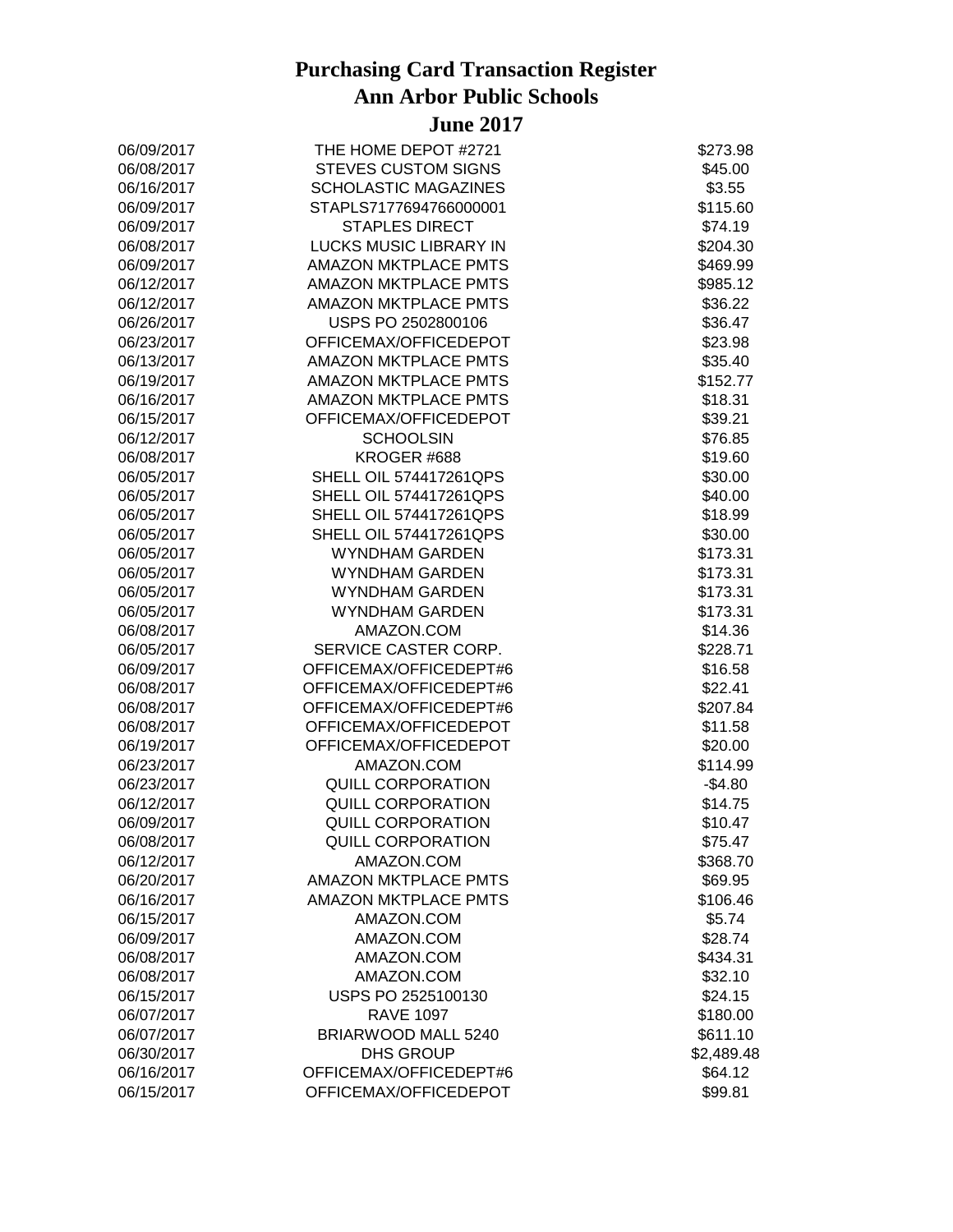| 06/08/2017 | <b>AMAZON MKTPLACE PMTS</b>       | \$613.90   |
|------------|-----------------------------------|------------|
| 06/08/2017 | AMAZON.COM                        | \$63.84    |
| 06/16/2017 | LITTLE CAESARS #0116              | \$325.00   |
| 06/28/2017 | <b>MARRIOTT ANN ARBOR</b>         | \$960.00   |
| 06/20/2017 | AMAZON MKTPLACE PMTS              | \$225.37   |
| 06/14/2017 | AMAZON MKTPLACE PMTS              | \$41.83    |
| 06/09/2017 | AMAZON MKTPLACE PMTS              | \$33.24    |
| 06/08/2017 | AMAZON.COM                        | \$224.25   |
| 06/06/2017 | AMAZON.COM                        | \$239.70   |
| 06/12/2017 | PANERA BREAD #601105              | \$21.19    |
| 06/12/2017 | JIMMY JOHNS # 90028 -             | \$46.62    |
| 06/09/2017 | PANERA BREAD #874                 | \$11.33    |
| 06/09/2017 | PANERA BREAD #600874              | \$75.56    |
| 06/23/2017 | NATIONAL UN -ONLINE               | \$60.00    |
| 06/19/2017 | OFFICEMAX/OFFICEDEPOT             | \$40.14    |
| 06/13/2017 | KROGER #689                       | \$98.95    |
| 06/12/2017 | <b>DOLLAR TREE</b>                | \$10.00    |
| 06/12/2017 | <b>DOLLAR TREE</b>                | \$36.00    |
| 06/12/2017 | STADIUM TROPHY INC                | \$135.00   |
| 06/14/2017 | ANN ARBOR SYMPHONY O              | \$50.00    |
| 06/15/2017 | <b>STANFORD SCPD</b>              | \$495.00   |
| 06/16/2017 | PAYPAL *MEMSPA                    | \$289.00   |
| 06/29/2017 | SQ<br>*SQ *MASSP                  | $-$319.00$ |
| 06/27/2017 | <b>GRAND TRAV RESORT</b>          | \$561.45   |
| 06/12/2017 | <b>DELTA</b><br>00686815615146    | \$406.40   |
| 06/09/2017 | <b>DELTA</b><br>00623852272153    | \$465.50   |
| 06/30/2017 | OFFICEMAX/OFFICEDEPOT             | \$190.48   |
| 06/21/2017 | THE MASTER TEACHER                | \$596.50   |
| 06/22/2017 | OFFICEMAX/OFFICEDEPT#6            | \$23.88    |
| 06/19/2017 | OFFICEMAX/OFFICEDEPT#6            | \$43.31    |
| 06/29/2017 | JIMMY JOHNS - 90074 -             | \$49.09    |
| 06/07/2017 | <b>QDOBA MEXICAN GRILLQPS</b>     | \$61.00    |
| 06/28/2017 | COTTAGE INN PIZZA - AN            | \$53.66    |
| 06/28/2017 | <b>MARRIOTT ANN ARBOR</b>         | \$1,917.60 |
| 06/22/2017 | PANERA BREAD #600874              | \$125.26   |
| 06/19/2017 | WHOLEFDS ARB 10167                | \$65.22    |
| 06/15/2017 | PANERA BREAD #600874              | \$124.87   |
| 06/15/2017 | PANERA BREAD #600874              | \$14.92    |
| 06/15/2017 | DOMINO'S 1102                     | \$29.10    |
| 06/15/2017 | PIZZA HUT 26316                   | \$36.42    |
| 06/14/2017 | COTTAGE INN PIZZA - AN            | \$78.00    |
| 06/13/2017 | COTTAGE INN PIZZA - AN            | \$55.31    |
| 06/12/2017 | COTTAGE INN PIZZA - AN            | \$60.00    |
| 06/08/2017 | COTTAGE INN PIZZA - AN            | \$90.40    |
| 06/07/2017 | AMAZON MKTPLACE PMTS              | \$59.00    |
| 06/07/2017 | COTTAGE INN PIZZA - AN            | \$63.66    |
| 06/06/2017 | LITTLE CAESARS 0007 00            | \$72.65    |
| 06/06/2017 | LITTLE CAESARS 3159-00            | \$70.00    |
| 07/03/2017 | <b>LEOS CONEY ISLAND #35</b>      | \$34.85    |
| 06/22/2017 | MEIJER INC #64<br>Q <sub>01</sub> | \$35.98    |
|            |                                   |            |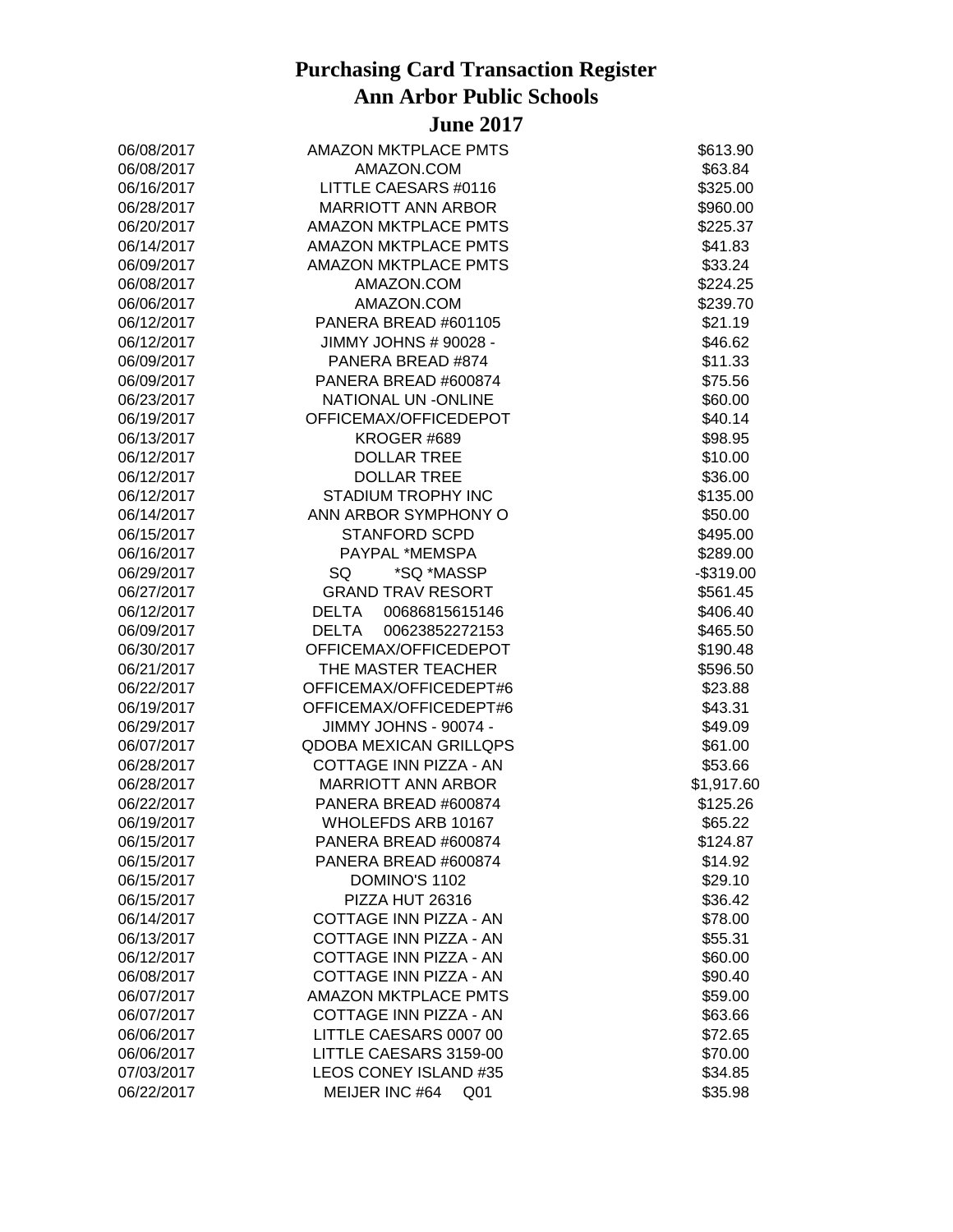| 06/19/2017 | AMAZON.COM                     | \$171.51   |
|------------|--------------------------------|------------|
| 06/15/2017 | AMAZON.COM                     | \$98.01    |
| 06/09/2017 | <b>AMAZON MKTPLACE PMTS</b>    | \$159.39   |
| 06/08/2017 | AMAZON.COM                     | \$46.92    |
| 06/23/2017 | MICHIGAN ELEMENTARY AN         | \$555.00   |
| 07/03/2017 | CINTAS 300                     | \$93.68    |
| 06/19/2017 | CINTAS 300                     | \$93.68    |
| 06/09/2017 | <b>BULLDOG RECORDS MANAGE</b>  | \$1,453.65 |
| 06/05/2017 | CINTAS 300                     | \$93.68    |
| 06/05/2017 | UM INTERNATIONAL INST          | \$20.00    |
| 06/05/2017 | SHERATON ANN ARBOR HOT         | \$186.00   |
| 06/22/2017 | <b>BUSCH'S #1035</b>           | \$30.93    |
| 06/05/2017 | PANERA BREAD #600874           | \$44.71    |
| 06/21/2017 | <b>FREEPIK MONTHLY PLAN</b>    | \$9.99     |
| 06/20/2017 | <b>ENVATO ELEMENTS</b>         | \$29.00    |
| 06/20/2017 | JOANN ETC #2004                | \$43.79    |
| 06/12/2017 | OFFICEMAX/OFFICEDEPT#6         | \$38.99    |
| 06/12/2017 | OFFICEMAX/OFFICEDEPT#6         | \$283.66   |
| 06/12/2017 | GFS STORE #0868                | \$43.96    |
| 06/29/2017 | DOLLAR BILL COPYING            | \$230.60   |
| 06/29/2017 | DOLLAR BILL COPYING            | \$531.09   |
| 06/29/2017 | <b>DOLLAR BILL COPYING</b>     | \$249.64   |
| 06/27/2017 | H AND H WHOLESALE LLC          | \$750.35   |
| 06/22/2017 | TLF CHELSEA FLOWER SHO         | \$301.50   |
| 06/20/2017 | H AND H WHOLESALE LLC          | \$325.55   |
| 06/19/2017 | DOLLAR BILL COPYING            | \$97.46    |
| 06/19/2017 | DOLLAR BILL COPYING            | \$678.96   |
| 06/19/2017 | DOLLAR BILL COPYING            | \$97.46    |
| 06/19/2017 | DOLLAR BILL COPYING            | \$43.95    |
| 06/19/2017 | DOLLAR BILL COPYING            | \$67.59    |
| 06/13/2017 | <b>AWARD COM</b>               | \$78.89    |
| 06/12/2017 | JOANN ETC #2004                | \$40.56    |
| 06/09/2017 | <b>AWARD COM</b>               | \$114.77   |
| 06/07/2017 | DOLLAR BILL COPYING            | \$25.17    |
| 06/29/2017 | <b>DELTA</b><br>00623880900296 | \$314.55   |
| 06/29/2017 | 00623881692700<br><b>DELTA</b> | \$235.20   |
| 06/28/2017 | AMERICAN 00121355990254        | \$180.20   |
| 06/27/2017 | <b>NSPRA</b>                   | \$510.00   |
| 06/26/2017 | <b>MARRIOTT CRYSTAL GATEW</b>  | \$214.04   |
| 06/22/2017 | CROWNE PLAZA WASHINGTO         | \$991.22   |
| 06/19/2017 | <b>DELTA</b><br>00623861760056 | \$715.40   |
| 06/19/2017 | <b>CROWNE PLAZA WASHINGTO</b>  | \$710.07   |
| 06/19/2017 | <b>CROWNE PLAZA WASHINGTO</b>  | \$710.07   |
| 06/19/2017 | CROWNE PLAZA WASHINGTO         | \$946.76   |
| 06/09/2017 | PANERA BREAD #600874           | \$50.73    |
| 06/29/2017 | <b>DOLLAR BILL COPYING</b>     | \$10.89    |
| 06/29/2017 | <b>DOLLAR BILL COPYING</b>     | \$100.97   |
| 06/19/2017 | USPS PO 2597910188             | \$40.74    |
| 06/19/2017 | OFFICEMAX/OFFICEDEPOT          | \$34.99    |
| 07/04/2017 | STAMPS.COM                     | \$15.99    |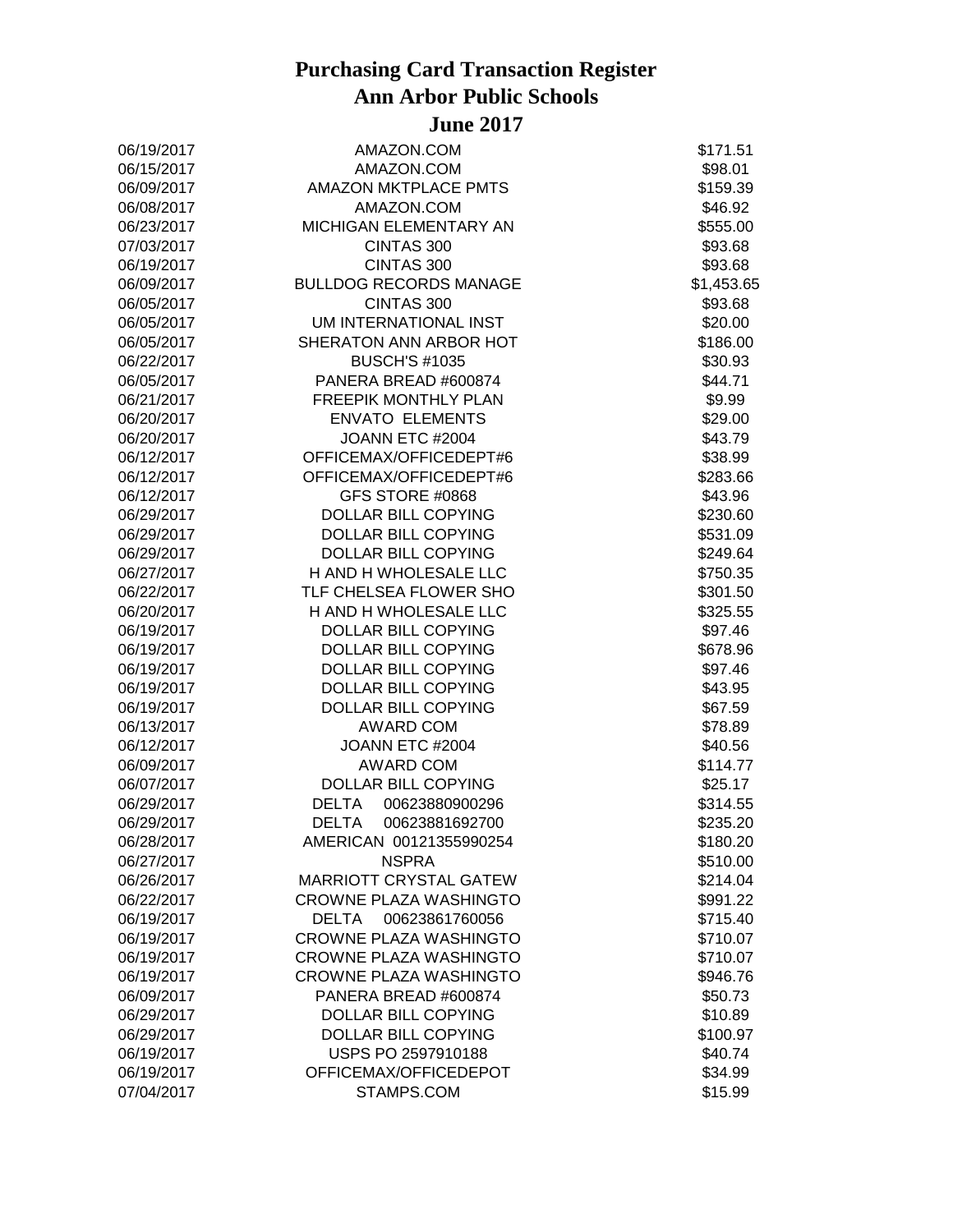| 06/26/2017 | USPS POSTAGE STAMPSQQQ         | \$100.00   |
|------------|--------------------------------|------------|
| 06/26/2017 | USPS POSTAGE STAMPSQQQ         | \$100.00   |
| 06/19/2017 | USPS POSTAGE STAMPSQQQ         | \$50.00    |
| 06/05/2017 | STAMPS.COM                     | \$15.99    |
| 06/12/2017 | USPS PO 2502800106             | \$3.84     |
| 06/08/2017 | USPS KIOSK 2502809550          | \$10.85    |
| 06/08/2017 | <b>QUILL CORPORATION</b>       | \$525.96   |
| 06/19/2017 | DOLLAR BILL COPYING            | \$145.41   |
| 06/26/2017 | ELLIS CONSTITUTION HAL         | \$6.00     |
| 06/22/2017 | OFFICEMAX/OFFICEDEPT#6         | \$389.60   |
| 06/30/2017 | <b>DOLLAR BILL COPYING</b>     | \$46.27    |
| 06/22/2017 | STAPLS7178452729000001         | \$208.52   |
| 06/21/2017 | <b>VARIDESK</b>                | \$790.00   |
| 06/19/2017 | STAPLS7177669519001001         | $-$0.89$   |
| 06/19/2017 | OFFICEMAX/OFFICEDEPT#6         | \$11.18    |
| 06/12/2017 | OFFICEMAX/OFFICEDEPT#6         | \$21.61    |
| 06/09/2017 | STAPLS7177669519000001         | \$108.52   |
| 06/12/2017 | <b>ATT*BILL PAYMENT</b>        | \$188.51   |
| 06/05/2017 | <b>MARRIOTT ANN ARBOR</b>      | $-$308.58$ |
| 06/09/2017 | SQU*SQ *GOSQ.COM DERRI         | \$75.00    |
| 06/09/2017 | SPEEDWAY 08705 ANN             | \$16.00    |
| 06/09/2017 | DOLLAR BILL COPYING            | \$367.09   |
| 06/29/2017 | <b>AMAZON MKTPLACE PMTS</b>    | \$18.40    |
| 06/23/2017 | OFFICEMAX/OFFICEDEPT#6         | \$68.97    |
| 06/22/2017 | OFFICEMAX/OFFICEDEPT#6         | $-$20.99$  |
| 06/19/2017 | OFFICEMAX/OFFICEDEPT#6         | \$20.99    |
|            | OFFICE DEPOT #1170             |            |
| 06/19/2017 |                                | \$15.26    |
| 06/16/2017 | OFFICEMAX/OFFICEDEPT#6         | \$413.05   |
| 06/26/2017 | <b>NSPRA</b>                   | \$510.00   |
| 06/26/2017 | <b>NSPRA</b>                   | \$510.00   |
| 06/26/2017 | <b>NSPRA</b>                   | \$510.00   |
| 06/23/2017 | 00623872915735<br><b>DELTA</b> | \$766.40   |
| 06/23/2017 | <b>DELTA</b><br>00623871729106 | \$766.40   |
| 06/23/2017 | <b>DELTA</b><br>00623872719061 | \$766.40   |
| 06/19/2017 | <b>AIRLINES PARKING</b>        | \$84.00    |
| 06/19/2017 | <b>DELTA</b><br>0068242526836  | \$25.00    |
| 06/19/2017 | SQU*SQ *LOLO TAXI INC          | \$62.51    |
| 06/19/2017 | <b>SHERATON HOTELS COMMDR</b>  | \$13.97    |
| 06/13/2017 | <b>GORDON BIERSCH - 109</b>    | \$13.08    |
| 06/12/2017 | <b>DELTA</b><br>0068242038388  | \$25.00    |
| 06/12/2017 | BOS TAXI 0695                  | \$46.10    |
| 06/08/2017 | <b>MARRIOTT ANN ARBOR</b>      | \$2,085.30 |
| 06/08/2017 | USPS PO 2502800106             | \$9.32     |
| 06/05/2017 | FEDEX 786770421087             | \$64.50    |
| 06/05/2017 | BARNES & NOBLE #2830           | \$15.32    |
| 06/07/2017 | PANERA BREAD #600874           | \$49.24    |
| 06/05/2017 | <b>MARRIOTT ANN ARBOR</b>      | $-$3.60$   |
| 06/14/2017 | THOMSON WEST*TCD               | \$286.00   |
| 06/05/2017 | <b>MSBO</b>                    | \$143.00   |
| 06/14/2017 | USPS PO 2502800106             | \$7.27     |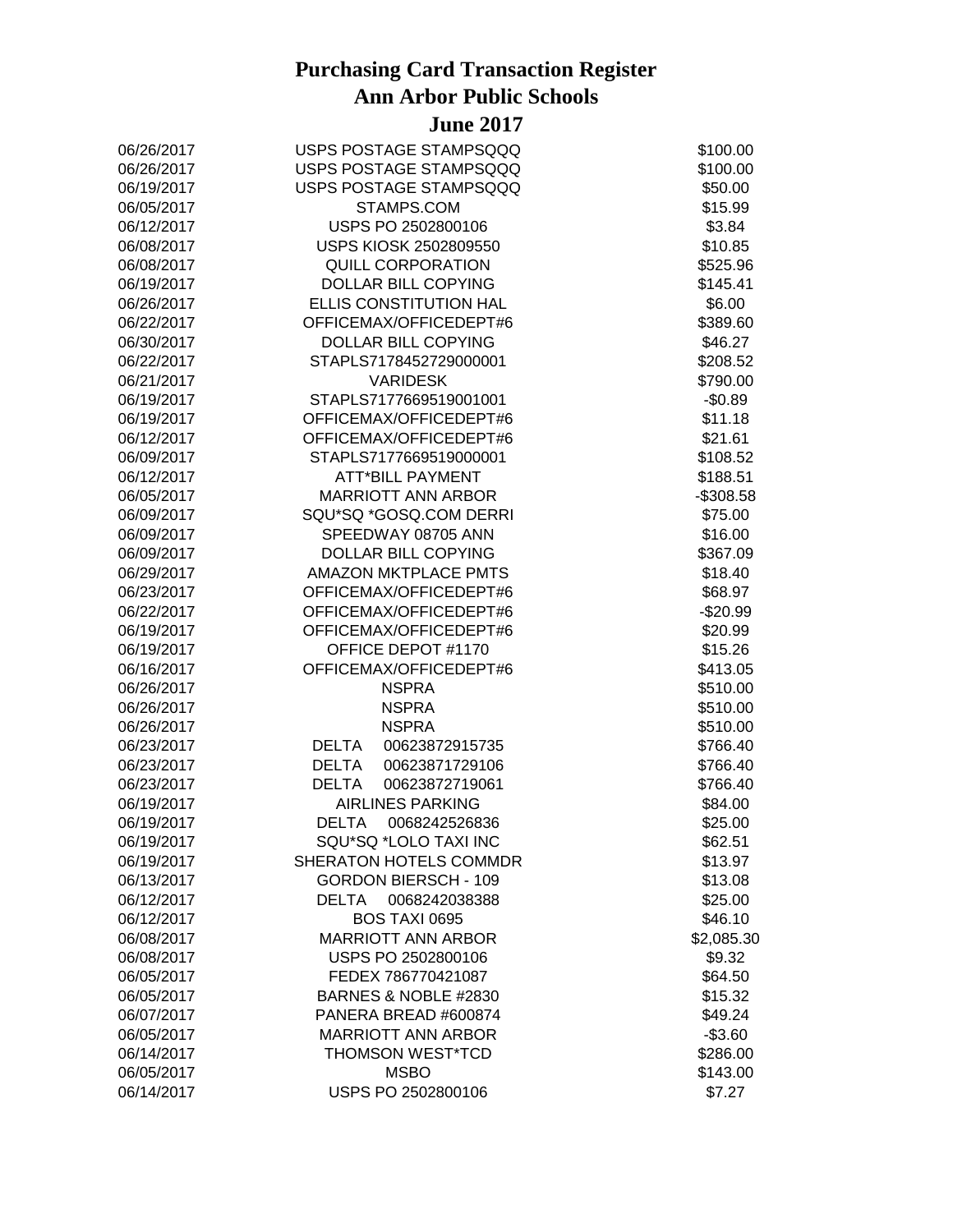| 07/03/2017 | <b>PRIVIT</b>                             | \$250.00   |
|------------|-------------------------------------------|------------|
| 06/26/2017 | MEIJER INC #173 Q01                       | \$3.69     |
| 06/21/2017 | PATTERSON MEDICAL                         | \$128.12   |
| 06/15/2017 | SCHOOL-TECH, INC                          | \$179.00   |
| 06/08/2017 | STADIUM TROPHY INC                        | \$540.00   |
| 06/08/2017 | FOREST AKERS GOLF COUR                    | \$290.00   |
| 06/09/2017 | <b>SHELL OIL 574417261QPS</b>             | \$50.00    |
| 06/08/2017 | WASHTENAW CO ENVRMTL H                    | \$30.00    |
| 06/05/2017 | ACCOUNTINGCOACH, LLC                      | \$49.00    |
| 06/22/2017 | MAILCHIMP *MONTHLY                        | \$150.00   |
| 07/03/2017 | FACEBK *P7G3SCJPQ2                        | \$1.06     |
| 07/03/2017 | FACEBK *L7G3SCJPQ2                        | \$12.59    |
| 06/23/2017 | DROPBOX*8QBCLNRSYCYS                      | \$99.00    |
| 06/29/2017 | <b>ARBITERSPORTS</b>                      | \$195.60   |
| 06/29/2017 | <b>ARBITERSPORTS</b>                      | \$195.60   |
| 06/14/2017 | <b>ARBITERSPORTS</b>                      | \$275.00   |
| 06/29/2017 | <b>ARBITERSPORTS</b>                      | \$195.60   |
| 06/29/2017 | <b>ARBITERSPORTS</b>                      | \$195.60   |
| 06/29/2017 | <b>ARBITERSPORTS</b>                      | \$521.60   |
| 06/14/2017 | <b>U-HAUL STATE ST CTR</b>                | \$261.17   |
| 06/07/2017 | <b>U-HAUL STATE ST CTR</b>                | \$348.46   |
| 06/19/2017 | PIZZA HOUSE - ANN ARBO                    | $-$113.80$ |
| 06/19/2017 | PIZZA HOUSE - ANN ARBO                    | \$117.55   |
| 06/15/2017 | PIZZA HOUSE - ANN ARBO                    | \$113.80   |
| 07/03/2017 | <b>BD'S MONGOLIAN GRILL -</b>             | \$138.87   |
| 07/03/2017 | KNIGHTS STEAKHOUSE                        | \$144.48   |
| 07/03/2017 | ZINGERMANS ROADHOUSE                      | \$189.10   |
| 06/30/2017 | KROGER #688                               | \$19.63    |
| 06/30/2017 | KROGER #688                               | \$9.95     |
| 06/30/2017 | ZINGERMANS ROADHOUSE                      | \$165.20   |
| 06/30/2017 | <b>KNIGHTS STEAKHOUSE</b>                 | \$107.52   |
| 06/30/2017 | <b>BD'S MONGOLIAN GRILL -</b>             | \$166.64   |
| 06/28/2017 | KROGER #689                               | \$22.63    |
| 06/28/2017 | LITTLE CAESARS 0007 00                    | \$116.56   |
| 06/26/2017 | WM SUPERCENTER #5472                      | \$214.85   |
| 06/22/2017 | KROGER #689                               | $-$1.60$   |
| 06/22/2017 | KROGER #689                               | \$67.74    |
| 06/22/2017 | PEOPLE'S FOOD COOP                        | \$10.99    |
| 06/19/2017 | WHOLEFDS CRB 10315                        | \$39.16    |
| 06/19/2017 | DOLLAR BILL COPYING                       | \$278.80   |
| 06/12/2017 | <b>STAPLES DIRECT</b>                     | \$11.89    |
| 06/21/2017 | <b>MIDWEST GRAPHICS AND A</b>             | \$882.00   |
| 06/29/2017 | LIFE TRIBUTES SYMPATHY                    | \$77.27    |
| 06/27/2017 | <b>STADIUM HARDWARE</b>                   | \$9.61     |
| 06/19/2017 | SCHOOL-TECH, INC                          | \$19.00    |
| 06/07/2017 | SPORTS IMPORTS INC                        | \$408.75   |
| 07/03/2017 | SCHOOL-TECH, INC                          | \$179.50   |
| 06/15/2017 | KROGER #688                               | \$48.03    |
| 06/13/2017 | <b>STATE PETRO INC</b><br>Q <sub>39</sub> | \$35.00    |
| 06/06/2017 | KROGER #688                               | \$18.81    |
|            |                                           |            |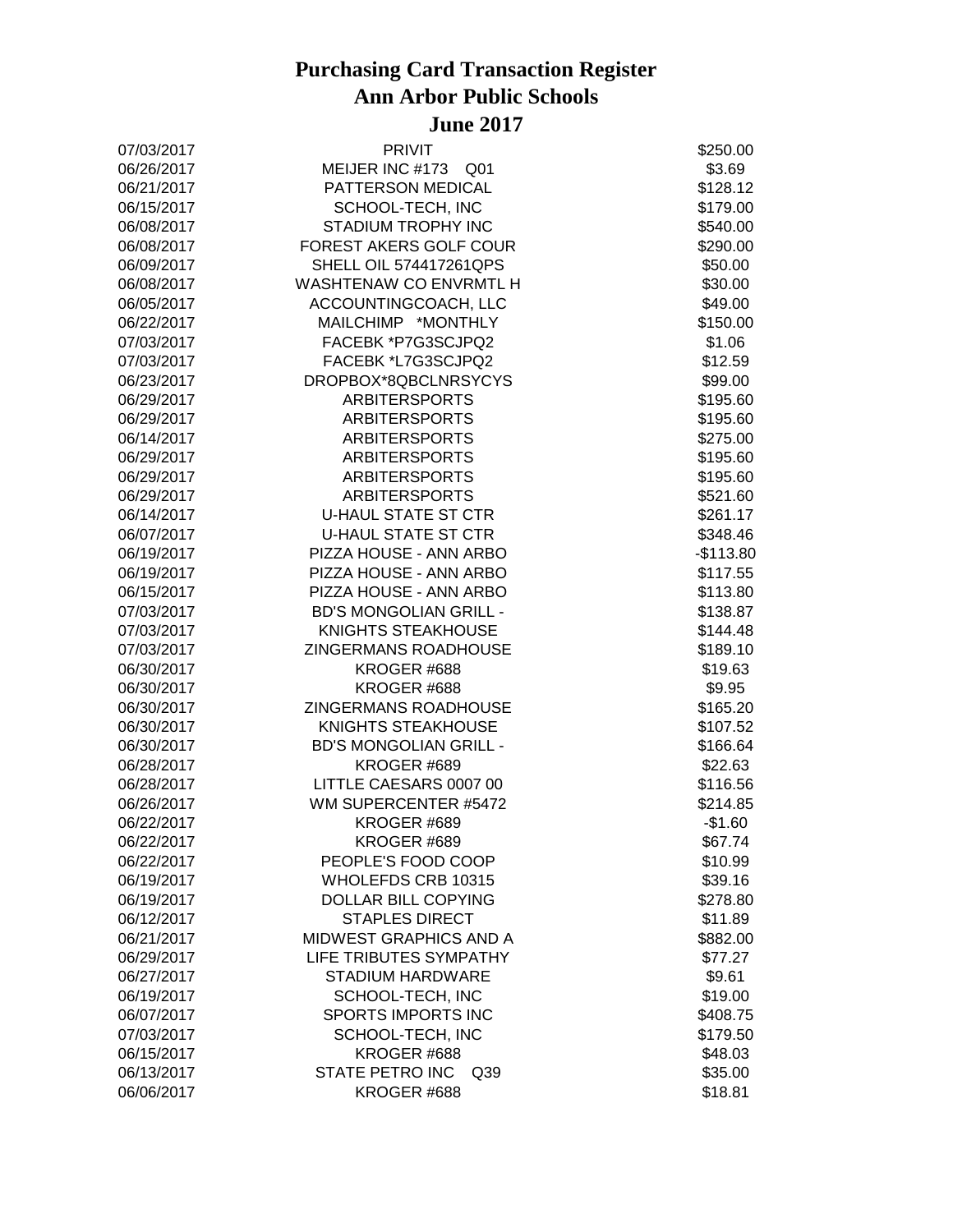| 06/06/2017 | STATE PETRO INC Q39               | \$30.00    |
|------------|-----------------------------------|------------|
| 06/05/2017 | <b>WASHTENAW DAIRY</b>            | \$100.00   |
| 06/29/2017 | <b>CROWN AWARDS INC</b>           | \$109.78   |
| 07/04/2017 | OFFICEMAX/OFFICEDEPOT             | \$119.95   |
| 07/04/2017 | FIVE BELOW 570                    | \$142.57   |
| 07/04/2017 | FIVE BELOW 570                    | \$142.57   |
| 07/04/2017 | <b>DOLLAR TREE</b>                | \$37.00    |
| 07/04/2017 | MICHAELS STORES 2108              | \$27.39    |
| 07/04/2017 | <b>TARGET</b><br>00012856         | \$62.49    |
| 07/03/2017 | JOANN ETC #2004                   | \$36.86    |
| 07/03/2017 | 00012856<br>TARGET                | \$49.97    |
| 07/03/2017 | MEIJER INC #64 Q01                | \$58.74    |
| 06/29/2017 | DISCOUNT SCHOOL SUPPLY            | \$130.33   |
| 06/28/2017 | <b>DOLLAR TREE</b>                | \$24.00    |
| 06/26/2017 | MEIJER INC #173 Q01               | \$185.03   |
| 06/22/2017 | MEIJER INC #027 Q01               | \$39.33    |
| 06/21/2017 | <b>DOLLAR TREE</b>                | \$64.00    |
| 06/15/2017 | <b>DOLLAR TREE</b>                | \$75.00    |
| 06/15/2017 | <b>DOLLAR TREE</b>                | \$58.50    |
| 06/15/2017 | MICHAELS STORES 2108              | \$122.38   |
| 06/12/2017 | FINGERLE LUMBER CO                | \$15.47    |
| 06/12/2017 | TARGET<br>00006346                | \$24.31    |
| 06/12/2017 | LOWES #01750*                     | \$3.20     |
| 06/12/2017 | LOWES #01750*                     | $-$15.04$  |
| 06/12/2017 | MEIJER INC #173 Q01               | \$16.29    |
| 06/09/2017 | LOWES #01750*                     | \$51.99    |
| 06/08/2017 | <b>DOLLAR TREE</b>                | \$4.00     |
| 06/08/2017 | JOANN ETC #2004                   | \$22.49    |
| 06/08/2017 | JOANN ETC #2004                   | $-$11.97$  |
| 06/08/2017 | MICHAELS STORES 2108              | \$3.89     |
| 06/08/2017 | MICHAELS STORES 2108              | $-$22.76$  |
| 06/08/2017 | MICHAELS STORES 2108              | $-$4.00$   |
| 06/05/2017 | MICHAELS.COM                      | \$84.10    |
| 06/12/2017 | SCHOOL-TECH, INC                  | \$429.20   |
| 06/12/2017 | <b>S&amp;S WORLDWIDE-ONLINE</b>   | \$191.90   |
| 06/19/2017 | ACE BARNES HARDWARE               | \$5.99     |
| 06/16/2017 | <b>DOUGLAS INDUSTRIES</b>         | \$170.00   |
| 06/16/2017 | <b>HOLABIRD SPORTS</b>            | \$271.80   |
| 06/15/2017 | <b>AMAZON MKTPLACE PMTS</b>       | \$109.99   |
| 06/12/2017 | CAYMAN SPORTS PRO LLC             | \$80.00    |
| 06/09/2017 | TENNIS INDUSTRY ASSOCI            | \$55.00    |
| 06/07/2017 | MUSIC TOGETHER LLC                | $-$70.41$  |
| 06/06/2017 | MUSIC TOGETHER LLC                | \$1,530.00 |
| 06/29/2017 | J RDHOUSE IN BELL-MAR             | \$514.93   |
| 06/12/2017 | J RDHOUSE IN BELL-MAR             | \$100.00   |
| 06/08/2017 | MEIJER INC #64<br>Q <sub>01</sub> | \$229.47   |
| 06/08/2017 | MEIJER INC #64<br>Q <sub>01</sub> | \$162.82   |
| 06/26/2017 | OFFICEMAX/OFFICEDEPT#6            | \$96.12    |
| 06/26/2017 | <b>CRAIGSLIST.ORG</b>             | \$15.00    |
| 06/19/2017 | CITY OF ANN ARBOR PARK            | \$49.00    |
|            |                                   |            |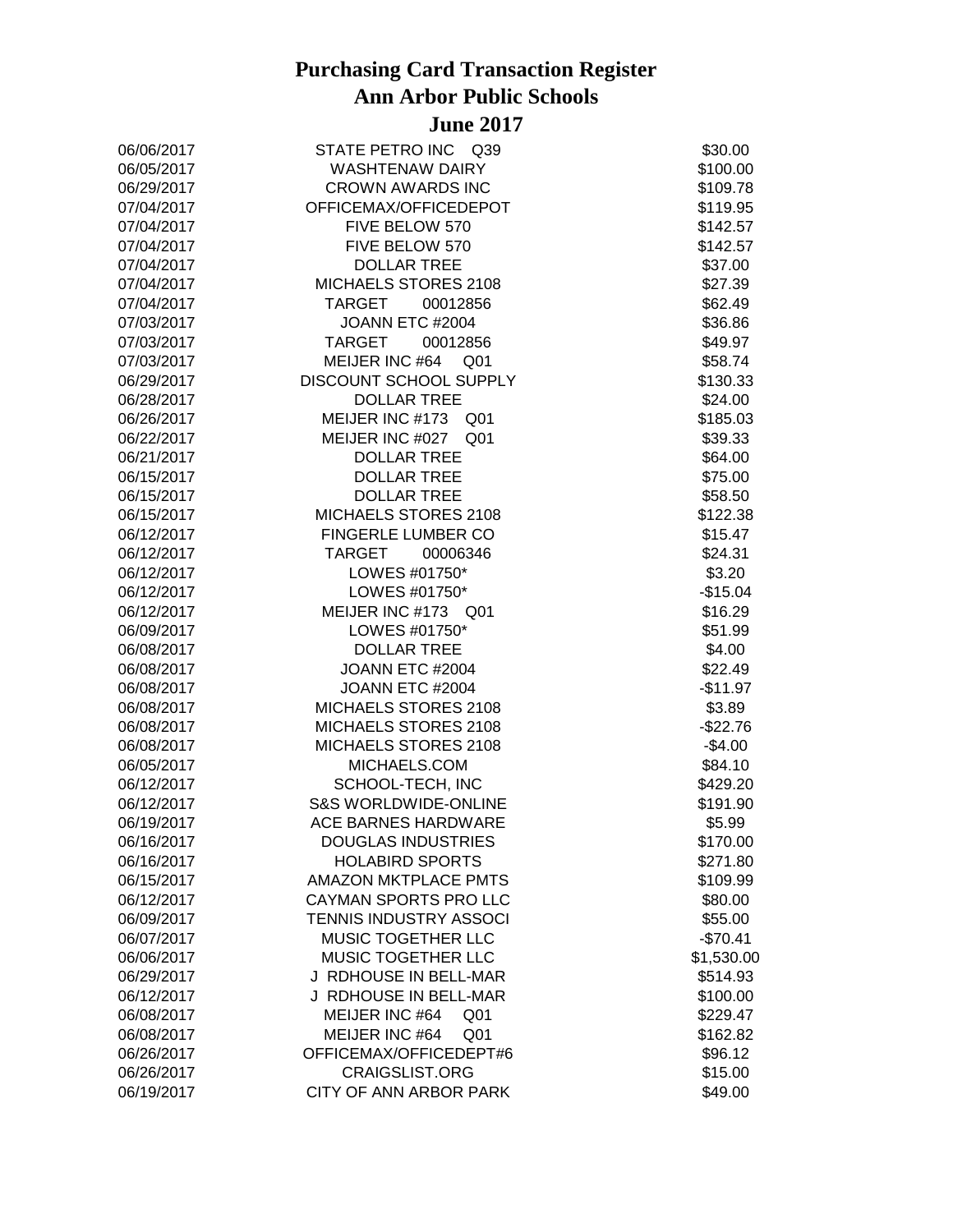| 06/12/2017 | LITTLE CAESARS 0007 00             | \$100.00   |
|------------|------------------------------------|------------|
| 06/29/2017 | JIMMY JOHNS # 90016 M              | \$163.94   |
| 06/16/2017 | MARCOS PIZZA 1052                  | \$95.25    |
| 06/12/2017 | MEIJER INC #173<br>Q <sub>01</sub> | \$2.99     |
| 06/09/2017 | MEIJER INC #64<br>Q <sub>01</sub>  | \$119.95   |
| 06/08/2017 | MEIJER INC #64<br>Q <sub>01</sub>  | \$46.87    |
| 06/26/2017 | OFFICEMAX/OFFICEDEPT#6             | \$17.99    |
| 06/05/2017 | OFFICEMAX/OFFICEDEPT#6             | \$30.21    |
| 07/04/2017 | MICHAELS STORES 2108               | \$27.39    |
| 06/12/2017 | ARC - MI MADISON HGTS              | \$2,675.03 |
| 06/12/2017 | OFFICEMAX/OFFICEDEPT#6             | \$32.23    |
| 06/14/2017 | OFFICEMAX/OFFICEDEPT#6             | \$59.98    |
| 06/12/2017 | MEIJER INC #173 Q01                | \$8.58     |
| 06/12/2017 | MEIJER INC #64<br>Q <sub>01</sub>  | \$66.43    |
| 06/12/2017 | OTC BRANDS, INC.                   | \$63.86    |
| 06/12/2017 | OTC BRANDS, INC.                   | \$19.96    |
| 06/09/2017 | MEIJER INC #64<br>Q <sub>01</sub>  | \$12.98    |
| 06/05/2017 | MEIJER INC #64<br>Q <sub>01</sub>  | \$155.87   |
| 06/23/2017 | AMAZON.COM                         | \$74.99    |
| 06/20/2017 | POTBELLY #77                       | \$71.01    |
| 06/07/2017 | DOMINO'S 1118                      | \$141.73   |
| 06/06/2017 | PANERA BREAD #600876               | \$57.96    |
| 06/07/2017 | <b>HOLIDAY INN GRAND RAPI</b>      | \$1,039.86 |
| 06/05/2017 | <b>WYNDHAM GARDEN</b>              | \$173.31   |
| 06/05/2017 | <b>WYNDHAM GARDEN</b>              | \$173.31   |
| 06/05/2017 | <b>WYNDHAM GARDEN</b>              | \$173.31   |
| 06/05/2017 | <b>WYNDHAM GARDEN</b>              | \$173.31   |
| 06/05/2017 | <b>WYNDHAM GARDEN</b>              | \$173.31   |
| 06/05/2017 | <b>WYNDHAM GARDEN</b>              | \$173.31   |
| 06/09/2017 | GFS STORE #1973                    | \$39.62    |
| 06/07/2017 | <b>PARTY CITY</b>                  | \$99.01    |
| 06/05/2017 | PLUM MARKET - ANN                  | \$40.00    |
| 06/14/2017 | ARBOR SPRINGS WATER CO             | \$62.50    |
| 06/05/2017 | THINGS REMEMBERED 0206             | \$134.00   |
| 06/13/2017 | CEDAR POINT GROUP SALE             | $-$156.00$ |
| 07/03/2017 | <b>HOLIDAY INN EXPRESS &amp;</b>   | \$330.72   |
| 06/12/2017 | COTTAGE INN PIZZA - AN             | \$36.95    |
| 06/08/2017 | LITTLE CAESARS 0007 00             | \$21.63    |
| 06/16/2017 | DOMINO'S 1102                      | \$77.44    |
| 06/15/2017 | MEIJER INC #173<br>Q <sub>01</sub> | \$30.64    |
| 06/09/2017 | MEIJER INC #64<br>Q <sub>01</sub>  | \$48.40    |
| 06/07/2017 | DOMINO'S 1109                      | \$94.43    |
| 06/05/2017 | JIMMY JOHNS # 90016 M              | $-$4.45$   |
| 06/05/2017 | JIMMY JOHNS # 90016 M              | \$17.58    |
| 06/05/2017 | JIMMY JOHNS # 90016 M              | \$88.61    |
| 06/16/2017 | <b>FRASERS PUB INC</b>             | \$150.03   |
| 06/13/2017 | JIMMY JOHNS # 90030 -              | \$45.40    |
| 06/07/2017 | JIMMY JOHNS # 90030 -              | \$58.86    |
| 06/06/2017 | JIMMY JOHNS # 90012 M              | \$51.77    |
| 06/21/2017 | PANERA BREAD #601105               | \$40.08    |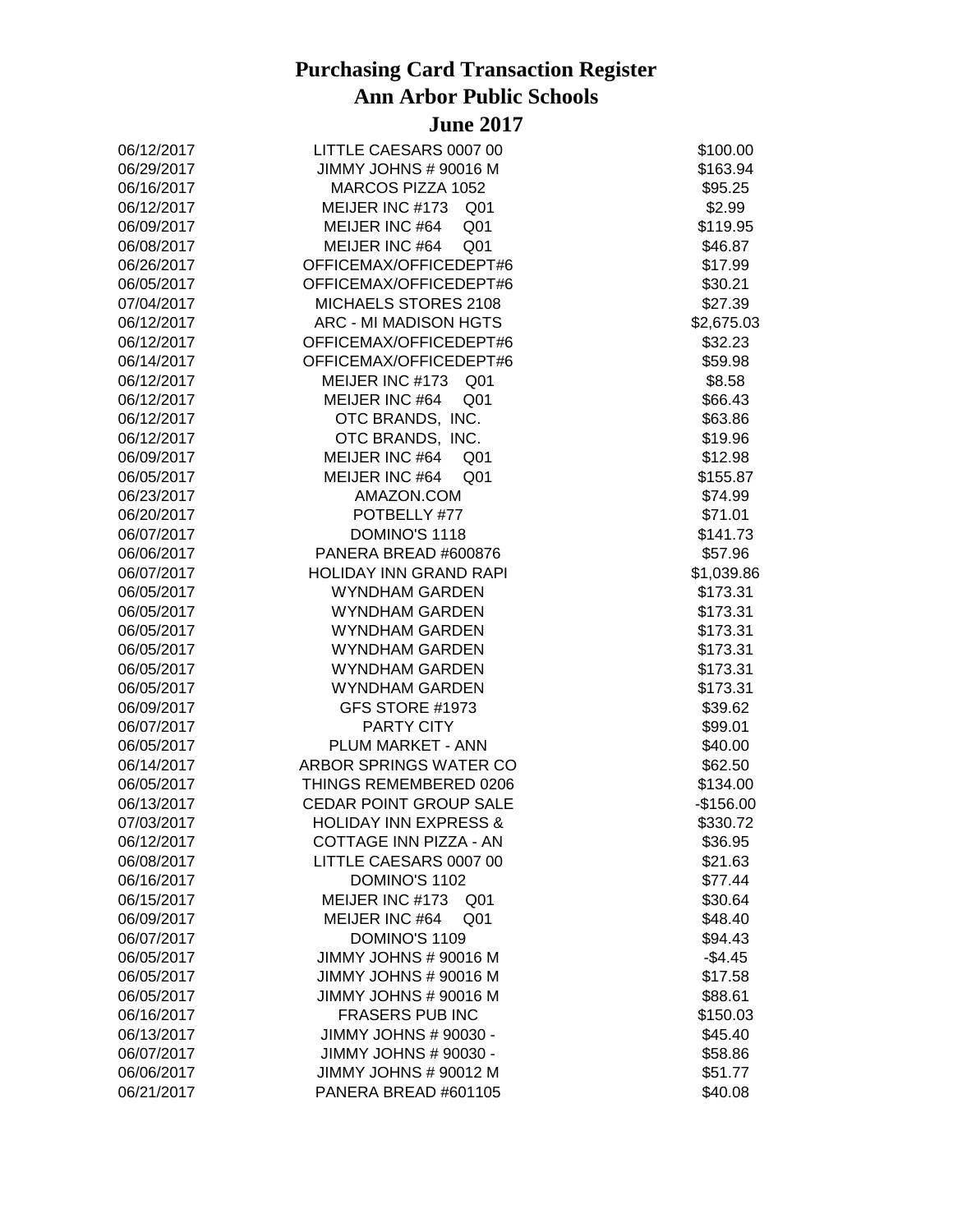| 06/20/2017 | PANERA BREAD #601105               | \$5.82   |
|------------|------------------------------------|----------|
| 06/15/2017 | NO THAI PLYMOUTH RD                | \$38.69  |
| 06/12/2017 | LITTLE CAESARS 3159-00             | \$123.69 |
| 06/06/2017 | WASHTENAW DAIRY                    | \$30.00  |
| 06/05/2017 | SMOKEHOUSE 52                      | \$300.00 |
| 06/19/2017 | <b>TIO'S MEXICAN CAFE</b>          | \$40.33  |
| 06/15/2017 | <b>DEXTER S BAKERY</b>             | \$65.36  |
| 06/14/2017 | PLUM MARKET - ANN                  | \$11.63  |
| 06/07/2017 | GFS STORE #1973                    | \$80.40  |
| 06/06/2017 | KROGER #688                        | \$35.82  |
| 06/05/2017 | PLUM MARKET - ANN                  | \$6.17   |
| 06/05/2017 | YPSI ALEHOUSE                      | \$350.00 |
| 06/20/2017 | JIMMY JOHNS - 90048 -              | \$33.28  |
| 07/03/2017 | JIMMY JOHNS - 90074                | \$54.99  |
| 06/26/2017 | COTTAGE INN PIZZA - AN             | \$45.21  |
| 06/23/2017 | AHMOS - DEXTER INC                 | \$40.34  |
| 06/22/2017 | COTTAGE INN PIZZA - AN             | \$45.97  |
| 06/22/2017 | MEIJER INC #173 Q01                | \$15.98  |
| 06/19/2017 | KROGER #688                        | \$106.62 |
| 06/19/2017 | SAMSCLUB #6667                     | $-$9.70$ |
| 06/15/2017 | KROGER #688                        | \$57.00  |
| 06/15/2017 | SAMS CLUB #6667                    | \$476.42 |
| 06/15/2017 | WASHTENAW DAIRY                    | \$111.00 |
| 06/15/2017 | MEIJER INC #173 Q01                | \$49.43  |
| 06/08/2017 | <b>WASHTENAW DAIRY</b>             | \$400.00 |
| 06/05/2017 | COTTAGE INN PIZZA - AN             | \$47.97  |
| 06/26/2017 | THE SPORTS BAR WESTSID             | \$168.10 |
| 06/09/2017 | KROGER #605                        | \$13.92  |
| 06/08/2017 | <b>WASHTENAW DAIRY</b>             | \$160.00 |
| 06/23/2017 | JET'S PIZZA OF ANN ARB             | \$48.26  |
| 06/22/2017 | BAGGER DAVES ANN ARBOR             | \$51.55  |
| 06/05/2017 | DEARBORN BULK FOOD                 | \$23.20  |
| 06/05/2017 | WAL-MART #5761                     | \$14.10  |
| 06/07/2017 | ARBOR SPRINGS WATER CO             | \$52.00  |
| 06/14/2017 | <b>LOS AMIGOS FIESTA</b>           | \$130.22 |
| 06/15/2017 | A-1 RENTAL                         | \$200.00 |
| 06/22/2017 | <b>ACTFL</b>                       | \$128.00 |
| 06/19/2017 | WYNDHAM GARDEN SCHAUMB             | \$113.85 |
| 06/19/2017 | WYNDHAM GARDEN SCHAUMB             | \$113.85 |
| 06/19/2017 | WYNDHAM GARDEN SCHAUMB             | \$113.85 |
| 06/15/2017 | MEIJER INC #173<br>Q <sub>01</sub> | \$59.14  |
| 06/13/2017 | SHARPRODUCTS*800-248-              | \$24.30  |
| 06/13/2017 | TLF NORTONS FLOWERS AN             | \$90.95  |
| 06/08/2017 | STADIUM TROPHY INC                 | \$48.48  |
| 06/08/2017 | POTTERY BARN 0757                  | \$59.00  |
| 06/07/2017 | <b>DOLLAR TREE</b>                 | \$15.00  |
| 06/07/2017 | <b>STAPLES</b><br>00115642         | \$23.94  |
| 06/07/2017 | <b>PARTY CITY</b>                  | \$64.57  |
| 06/07/2017 | THINGS REMEMBERED 0206             | \$192.50 |
| 06/06/2017 | <b>BAUDVILLE INC.</b>              | \$253.12 |
|            |                                    |          |